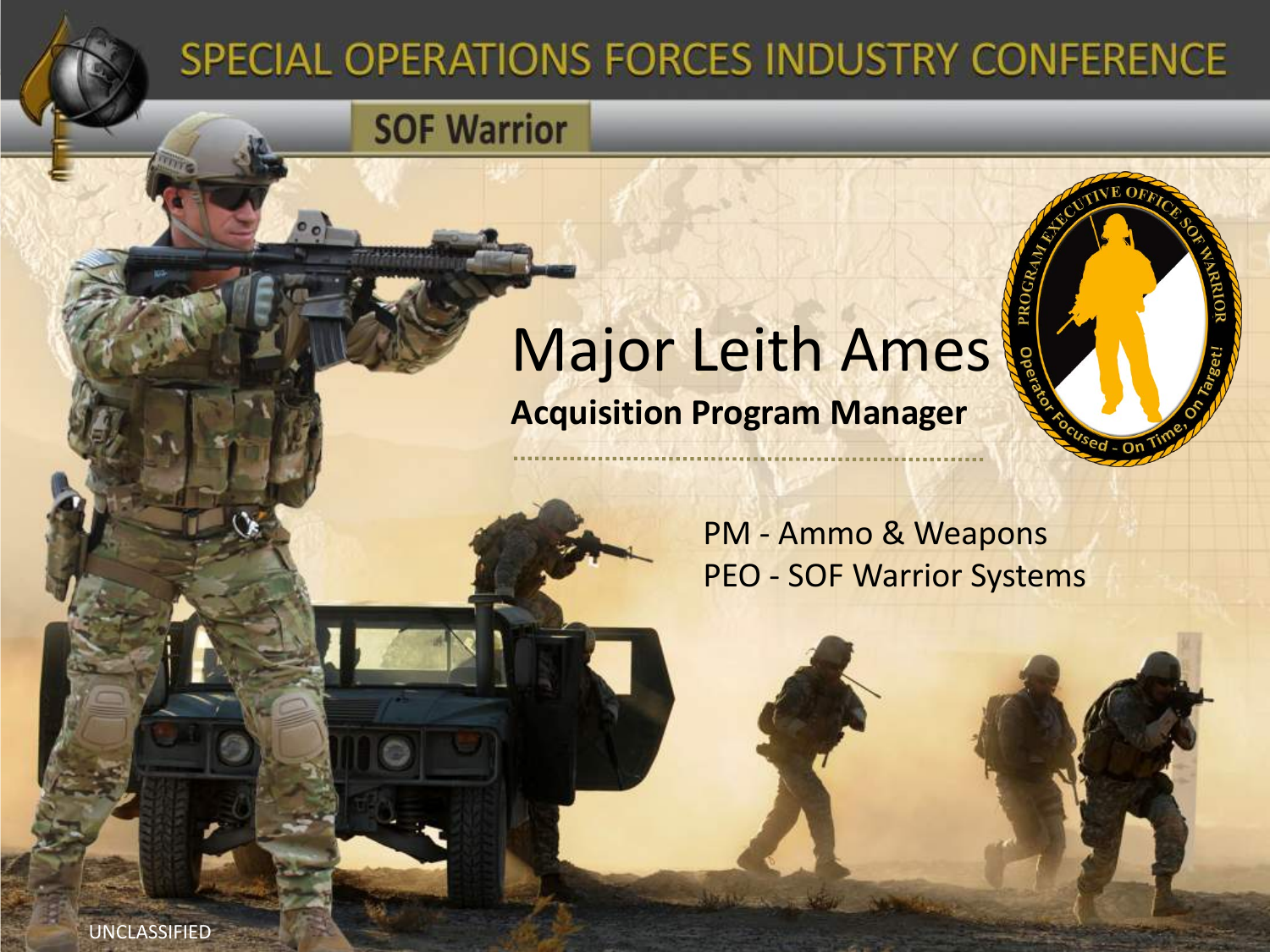#### PM - Ammo & Weapons Mission

**Develop, procure and sustain Weapon, Visual Augmentation, Fire Support Capabilities, and Munitions for specific missions when Service solutions do not meet SOF requirements.**

#### SOF Unique Attributes/Focus:

- **Visual Augmentation Systems**: **EXPAND LIMITED VISABLITY ADVANTAGES** over Sophisticated Threats
- **Fire Support Systems: REDUCE THE WEIGHT** of Pointers, Markers, Target Location Devices. Develop more **PRECISE AND ACCURATE** munitions systems
- **Weapons:** Improve suppressors (flash, sound & glint) for **REDUCED SIGNATURE** to obtain/maintain **LOW VISIBILITY**
- **Ammunition**: **COVERTNESS** through Flash-less powder, subsonic munitions; accurate across all temperatures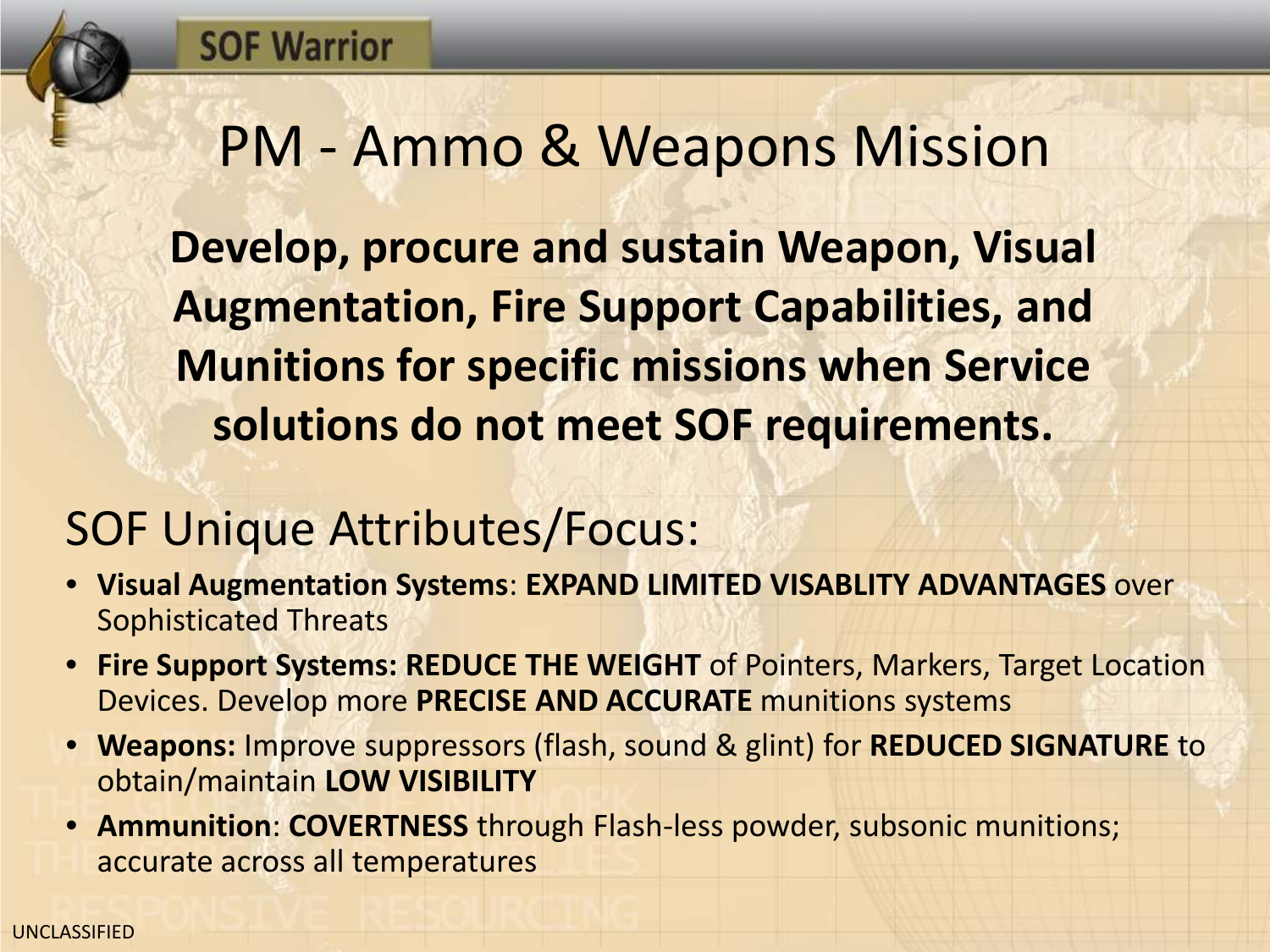## Ammo & Weapons Portfolio



**SOF Warrior** 

**Night Vision Goggle w/ Clip-on Thermal Imager**



**MK13 Sniper Rifle w/ Improved Night Observation Device**



**AC-130 ammo Precision Sniper Rifle**

- Visual Augmentation Systems
	- Helmet Mounted: Image Intensified (I2) Binocular, Clip-On Thermal Imager, Fusion
	- Mounted: Clip-On Night Vision Devices, Direct Optic Magnified Sights, Red Dot Aiming Devices
	- Handheld: Thermal Imagers, Laser Markers
- Weapons and Accessories
	- Combat Assault Rifles
	- Machine Guns
	- Sniper Rifles
	- Laser Pointers, Illuminators, and Suppressors



**Handheld Laser Marker**



**SOF Laser** 



**Combat Assault Rifle Acquisition Marker**

- Ammunition, Demolitions and Breaching
	- Small Caliber Ammunition
	- Shoulder Fired Systems
	- Aviation Ammunition
	- Demolitions and Pyrotechnics





**Advanced Lightweight Grenade Launcher**

#### UNCLASSIFIED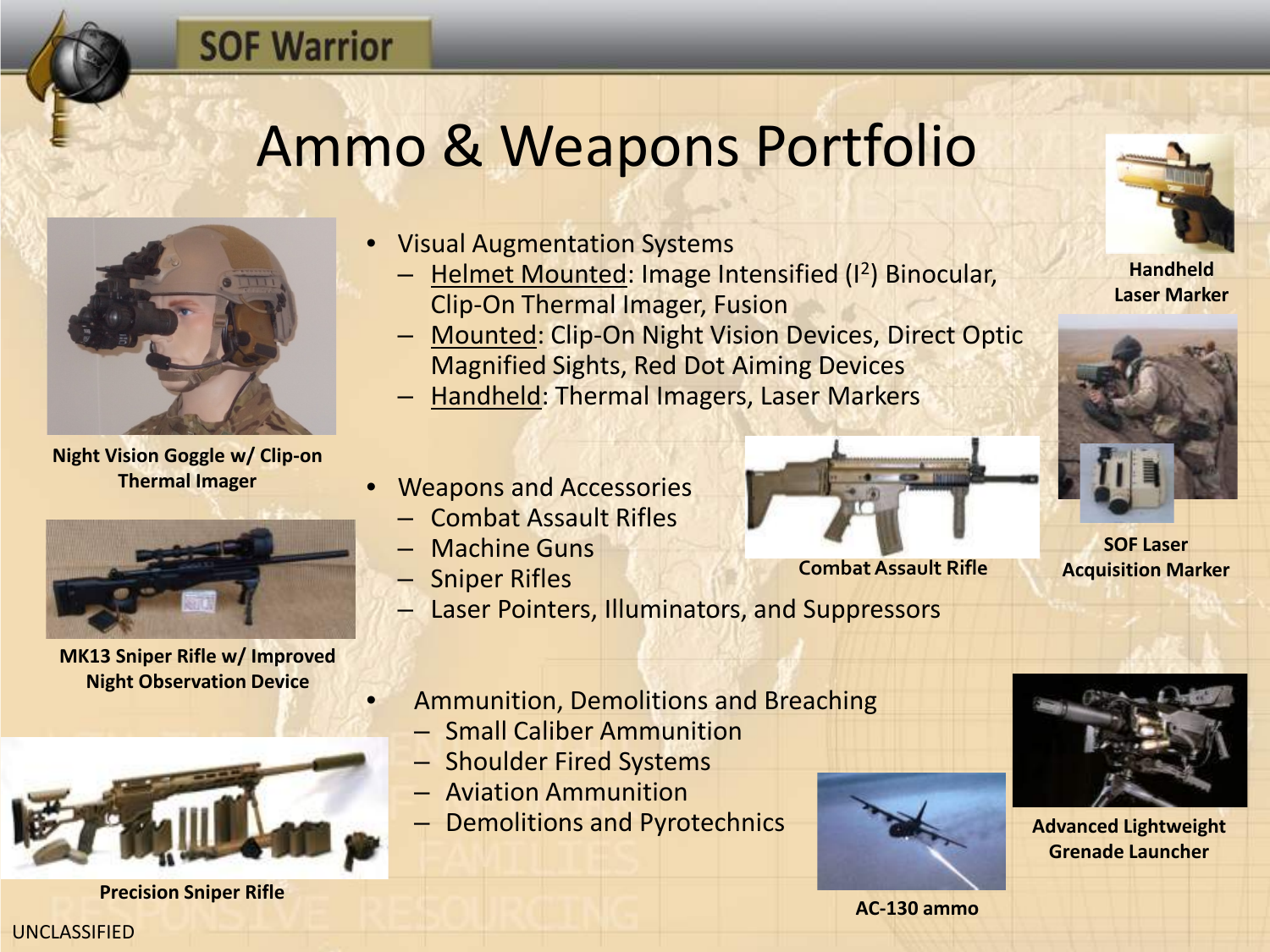## Opportunities: Next 12-18

- Visual Augmentation Systems
	- Enhanced Combat Optical Sight Carbine (ECOS-C)
	- Enhanced Combat Optical Sight Close Quarters Battle (ECOS-Q)
	- Advanced Target Pointer Illuminator Aiming Light (ATPIAL)
- Fire Support Systems – Small Target Location Device (STLD)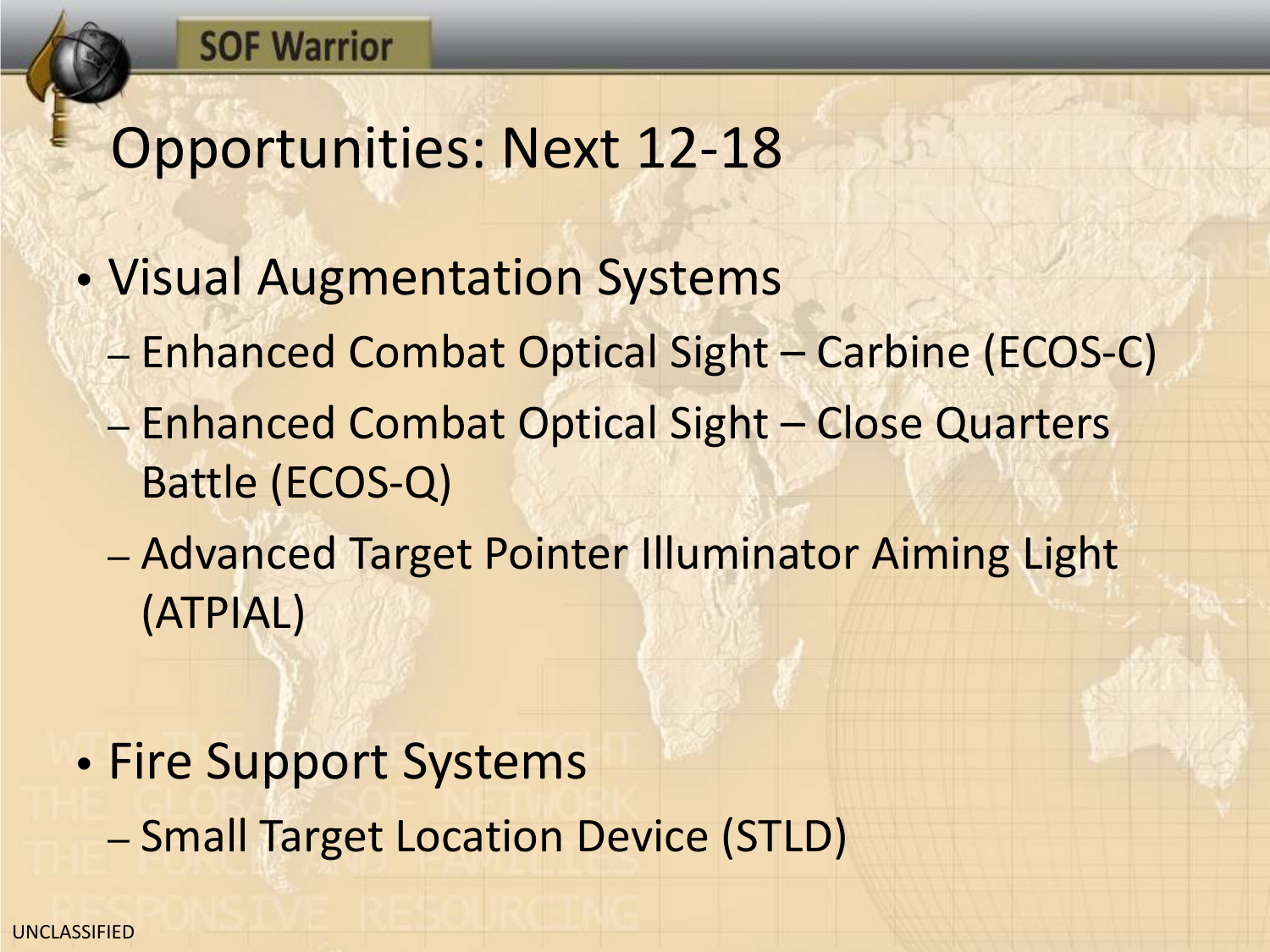# Enhanced Combat Optical Sight - Carbine

- Contract for procurement of Enhanced Combat Optical Sight Carbine for sustainment of the current SU-230/PVS and SU-261/PVS family of systems.
- Utilize current performance parameters.

**SOF Warrior** 

- Reticle configurations for both 5.56mm and 7.62mm weapons.
- Threshold engagement range of 500M, objective of 1000M.
- Selectable fixed magnifications at 1.5x (T) and 4x (T).
- Compatible with MK 17 Combat Assault Rifle and M4 Carbine.

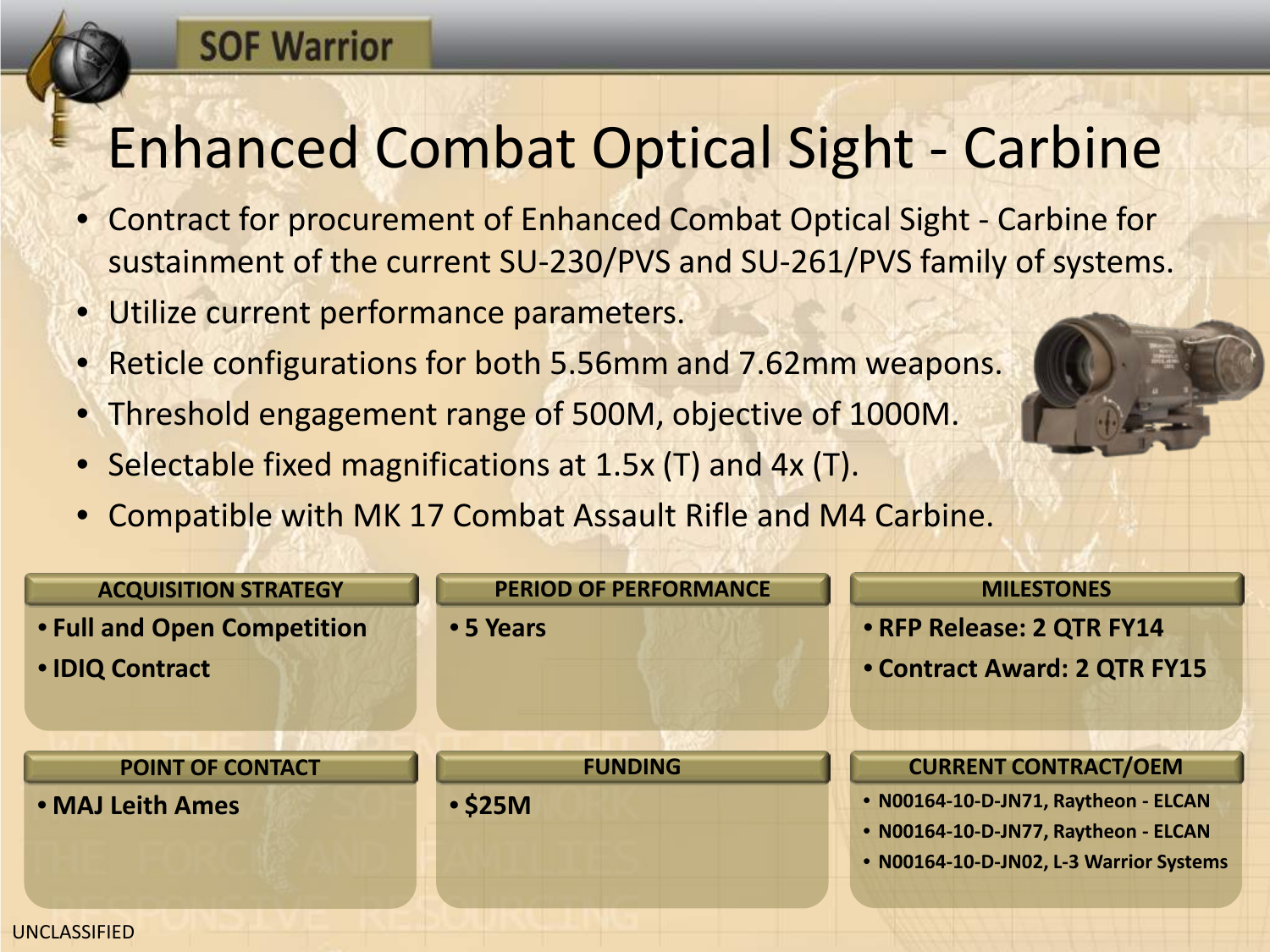#### **SOF Warrior**

# Enhanced Combat Optical Sight – Close Quarter Battle

- Contract for procurement of Enhanced Combat Optical Sight – Close Quarter Battle for sustainment of the current SU-231/PEQ family of systems.
- Utilize current performance parameters.



**SU-231/PEQ** 

• Compatible with MK 17 Combat Assault Rifle and M4 Carbine.

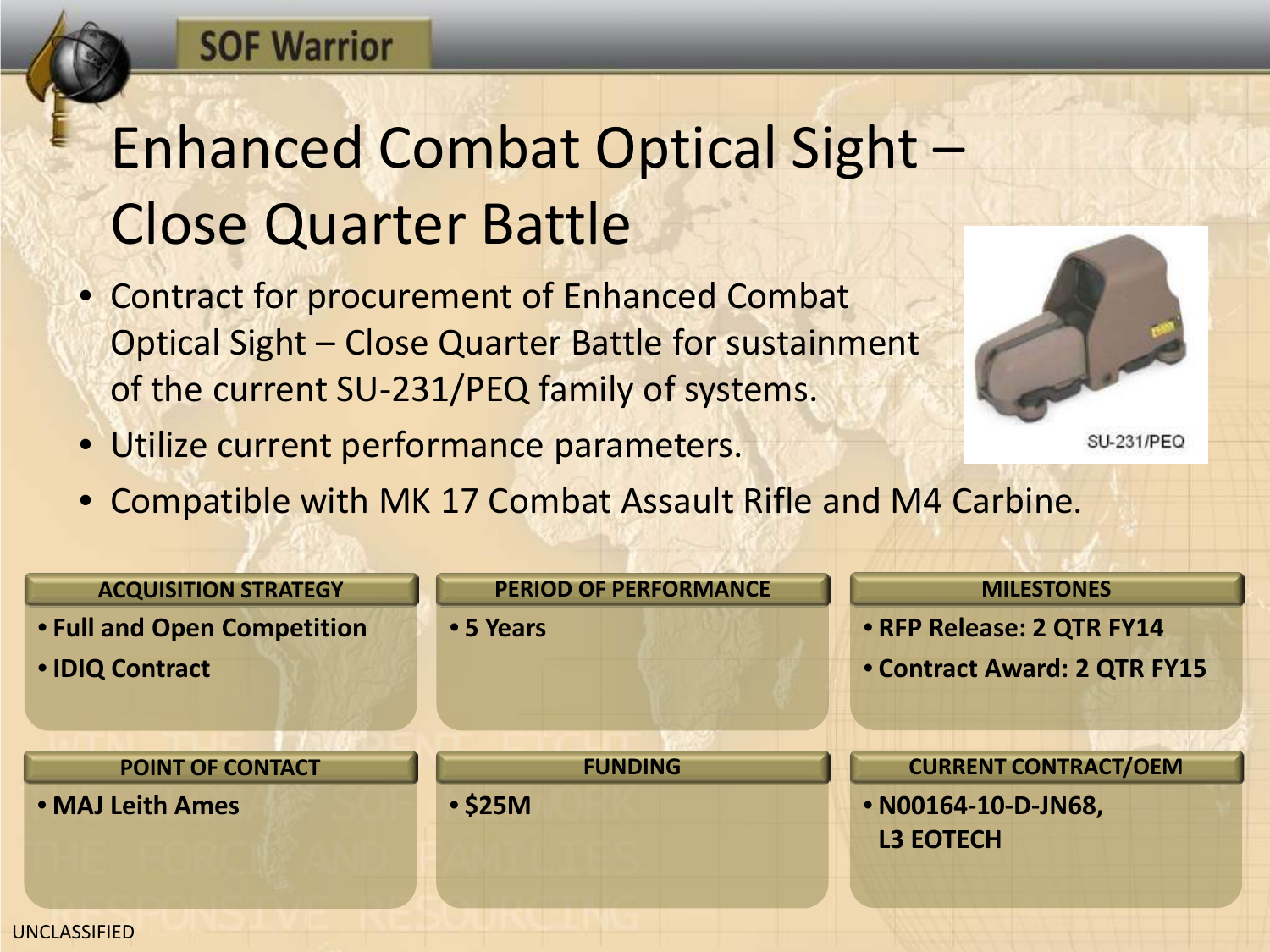#### **SOF Warrior**

## Advanced Target Pointer Illuminator Aiming Light

- Contract for procurement of Advance Target Pointer Illuminator Aiming Light for sustainment of the current LA-5/PEQ family of systems.
- Potential for requirement revisions which could lead to the next generation of carbine mounted laser system.
- Utilize current performance parameters, with:
	- Out of band laser (O), reduced volume (O) and reduced weight (O).
- Compatible with MK 17 Combat Assault Rifle and M4 Carbine.



LA-5A/PEO